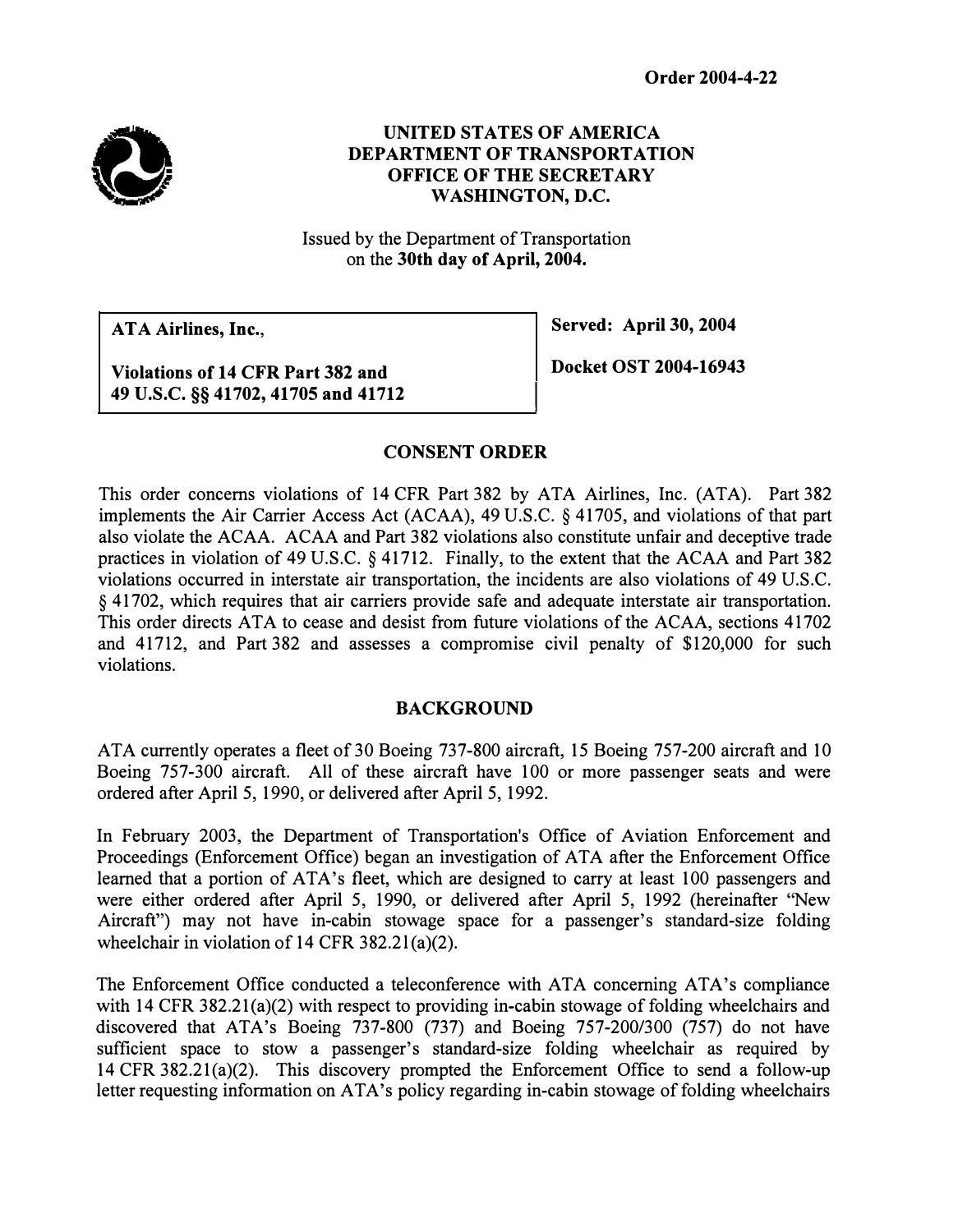in its B-737 and 757 aircraft. ATA responded to this written request, notifying the Enforcement Office of its intent to voluntarily create a priority space for the stowage of folding wheelchairs that do not fit in the overhead bin and describing the different options it was considering to stow a standard-size folding wheelchair in the cabin of its B-737 and 757 aircraft.

One such option, which ATA has decided to adopt, involves creating a new designated priority wheelchair stowage space by creating a three-point harness attached to the aft wall of the galley in the bulkhead seating row. ATA anticipates the project will take about 4 months to complete once it begins modifications. In the future, ATA plans to install closets for the stowage of a standard-size folding wheelchair on all of its New Aircraft.

#### APPLICABLE SECTIONS OF 14 CFR PART 382

The ACAA and Part 382 forbid discrimination in the provision of air transportation against qualified individuals with disabilities. See 14 CFR 382.7(a)(l). Specifically at issue in this case is section 382.21(a)(2), which requires that "[a]ircraft with 100 or more passenger seats shall have a priority space in the cabin designated for stowage of at least one folding wheelchair." Under this section, the term "folding" refers to the accordion-like movement of a wheelchair, where the two sides of the frame are brought together. The term "folding" does not anticipate disassembly, including the removal of the large or small wheels of the wheelchair.<sup>2</sup> The term "wheelchair" refers to standard-size wheelchairs.<sup>3</sup> Taking these terms together, section 382.21(a)(2) requires that all new aircraft with 100 or more seats maintain a space that is large enough to stow one passenger's standard-size folding wheelchair on a priority basis.

In addition to the ACAA and Part 382, the issues described above appear to involve unfair and deceptive trade practices in violation of 49 U.S.C. § 41712. To the extent that the apparent ACAA and Part 382 violations occurred in interstate air transportation, the incidents are also violations of 49 U.S.C. § 41702, which requires that air carriers provide safe and adequate interstate air transportation.

#### ANALYSIS

This order addresses the stowage of one passenger's standard-size folding wheelchair inside the cabin of ATA's Boeing 737s and Boeing 757s. It is the Enforcement Office's position that section 382.21(a)(2) requires that new aircraft with at least 100 seats have priority space for the

Section 382.21(a) explains that this requirement applies to "new aircraft operated under 14 CFR part 121 and ordered by the carrier after April 5, 1990 or delivered to the carrier after April 5, 1992," (hereinafter referred to as "new" aircraft).

<sup>&</sup>lt;sup>2</sup> This understanding relies on the plain meaning of the word "folding." For example, Webster's Ninth New Collegiate Dictionary defines the term "folding" as: "to lay one part over another part of ... to reduce the length or bulk of by doubling over ... to clasp together ... a part doubled or laid over another part ...."

<sup>&</sup>lt;sup>3</sup> Our interpretation of "wheelchair" as used in § 382.21(a)(2) is within the meaning of the generic term "wheelchair," which has no limitation as to size in and of itself, or as used in the regulation (other than folding). A major wheelchair manufacturer has represented to the Department of Transportation that the following dimensions characterize a standard-size wheelchair, when folded: 13 inches wide by 36 inches high by 42-50 inches long.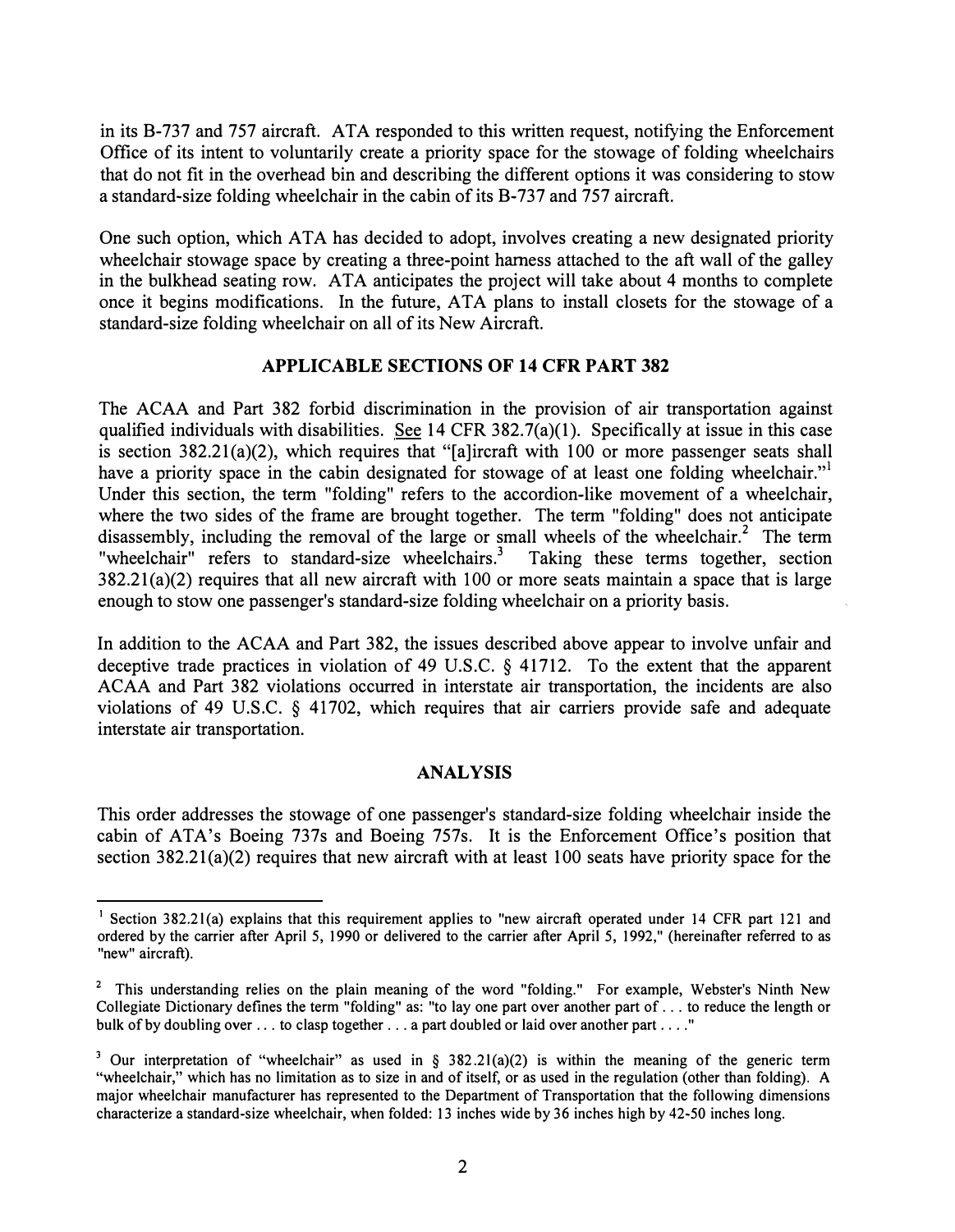stowage of at least one standard-size folding wheelchair. Although ATA denies that, prior to this investigation, its aircraft did not contain enough space for the stowage of one passenger's folding wheelchair, after notification by the Enforcement Office of its concerns and the size requirements for a standard-sized folding wheelchair, ATA has agreed, until closets are installed, to create a tie down system that will be used in the bulkhead seating row. The Enforcement Office appreciates ATA's willingness to create a space to stow a passenger's standard-size folding wheelchair but views the carrier's failure initially to provide the proper accommodation under 14 CFR 382.21(a)(2) seriously. After careful consideration of all the facts surrounding this matter, including the explanation and arguments set forth by ATA, the Enforcement Office continues to believe that enforcement action is warranted. In order to avoid litigation on this matter and without admitting to a violation of the Air Carrier Access Act, ATA has agreed to settle these matters and enter into this consent order directing it to cease and desist from future similar violations and to the assessment of a civil penalty.

In mitigation, ATA states that it has always made good faith efforts to comply with the Air Carrier Access Act; however, certain collapsible wheelchairs were just too large to fit in ATA's overhead storage bins. Once ATA was advised of the need to accommodate a standard-size folding wheelchair in its cabin, ATA states that it developed an interim plan to accommodate at least one such wheelchair (in addition to any other wheelchair that might fit in its overhead bins). According to the carrier, ATA's reservations agents, when asked by a passenger about in-cabin stowage of personal wheelchairs, have always been prompted to advise the passenger that one personal collapsible wheelchair may be stowed onboard the aircraft. ATA states that there has never been any intent by it not to comply with or to circumvent 14 CFR 382.21(a)(2), 382.41(a) and 382.41(e)(l) and (e)(2) or the Air Carrier Access Act. Finally, ATA points out that the ratio of disability-related complaints it has received for every 100,000 passengers it has carried has improved since 2001 and 2002 and complaints filed against ATA with DOT in the "Disability" category also decreased in 2003.

By this order, the Department finds that ATA failed to act in accordance with the ACAA and Part 382 in failing to provide for in-cabin stowage of one passenger's standard-size folding wheelchair on new aircraft with at least 100 seats. This order directs ATA to cease and desist from similar violations in the future and assesses a civil penalty of \$120,000 in compromise of the penalties otherwise assessable under 49 U.S.C. § 46301. Of this amount \$10,000 will be paid within 15 days of the date of issuance of this order. The remaining \$110,000 will be offset by enhancements to ATA's aircraft and systems that were proposed by ATA and accepted by the Enforcement Office as being above and beyond those required by Part 382. To better assist passengers with disabilities,  $ATA$  has agreed to  $(1)$  install closets large enough to stow a standard-size wheelchair in the cabin of all of its New Aircraft; (2) develop and implement a one-year Compliance Quality Assurance Program whereby passengers with disabilities that utilize ATA's service will provide ATA with written reports regarding observed compliance of the carrier with the ACAA and 14 CFR Part 382 on trips that they take; (3) provide its customers easier access to information about disability related services; and (4) enable its customers to communicate their special needs to ATA through its website.

In addition to imposing a civil penalty, this order directs ATA to notify the Enforcement Office within 30 days if it changes its designated space for the stowage of passenger's standard-size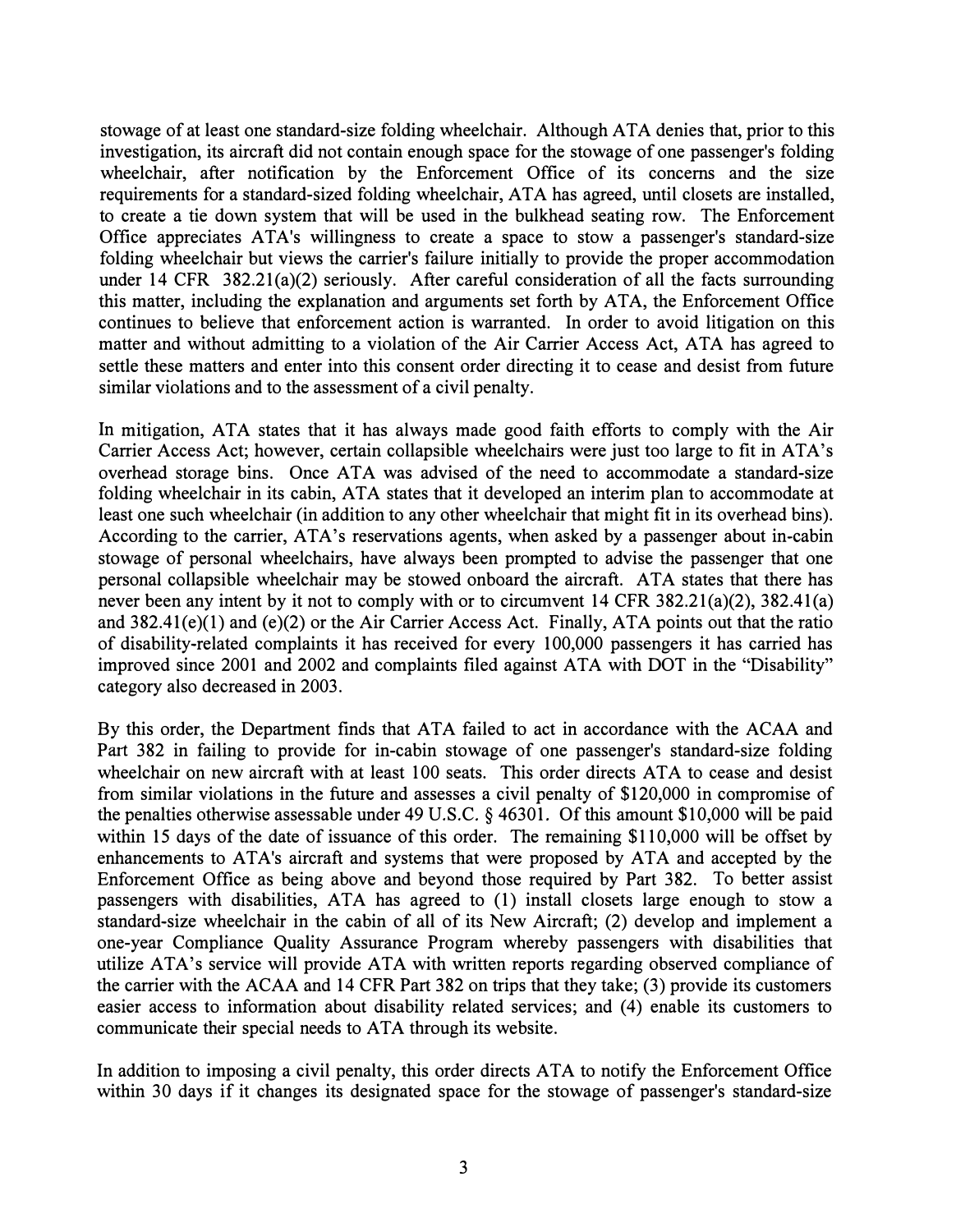folding wheelchairs. Finally, this order directs that ATA complete the attached accessibility checklist and return it to the Enforcement Office within 30 days of the date of this order.

We believe that this consent agreement and the penalty it assesses will provide a strong incentive for ATA and other carriers to comply with the ACAA and 14 CFR Part 382.

This order is issued under the authority contained in 49 CFR l.57a and 14 CFR 382.15.

## ACCORDINGLY,

- 1. Based on the above discussion, we approve this settlement and the provisions of this order as being in the public interest;
- 2. We find that ATA Airlines, Inc., violated the requirements of 14 CFR 382.21(a)(2) by failing to provide space to stow one passenger's standard-size folding wheelchair in the passenger cabin of its aircraft ordered by ATA Airlines, Inc., after April 5, 1990, or delivered to ATA Airlines, Inc., after April 5, 1992;
- 3. We find that ATA by committing the violation described in ordering paragraph 2, violated the Air Carrier Access Act, 49 U.S.C. § 41705;
- 4. We find that to the extent the violations described in ordering paragraph 2 occurred in interstate air transportation, the conduct violated 49 U.S.C. § 41702;
- 5. We find that the violations described in ordering paragraph 2 involved unfair and deceptive practices and, thereby, violated 49 U.S.C. § 41712;
- 6. We order ATA Airlines, Inc., and its successors and assigns to cease and desist from further violations of 14 CFR 382.21(a)(2) and 49 U.S.C. §§ 41702, 41705, and 41712 by engaging in the conduct described in ordering paragraph  $2^{\frac{3}{2}}$ ;
- 7. ATA Airlines, Inc., is assessed a civil penalty of \$120,000 in compromise of civil penalties that might otherwise be assessed for the violations found in ordering paragraphs 2 through 6 of which:
	- a. \$10,000 shall be due and payable 15 days after the service date of this order;
	- b. \$10,000 shall be credited to ATA Airlines, Inc., for expenditures toward a Compliance Quality Assurance Program regarding the Air Carrier Access Act as described above that is implemented within one year after the service date of this order;
	- c. \$4,500 shall be credited to ATA Airlines, Inc., for improving its website within one year after the service date of this order by providing easier access to information

<sup>&</sup>lt;sup>4</sup> In the context of this overall settlement, the Enforcement Office accepts the fact that it will take ATA 4 months from the service date of this order to come into full compliance with the wheelchair stowage requirements.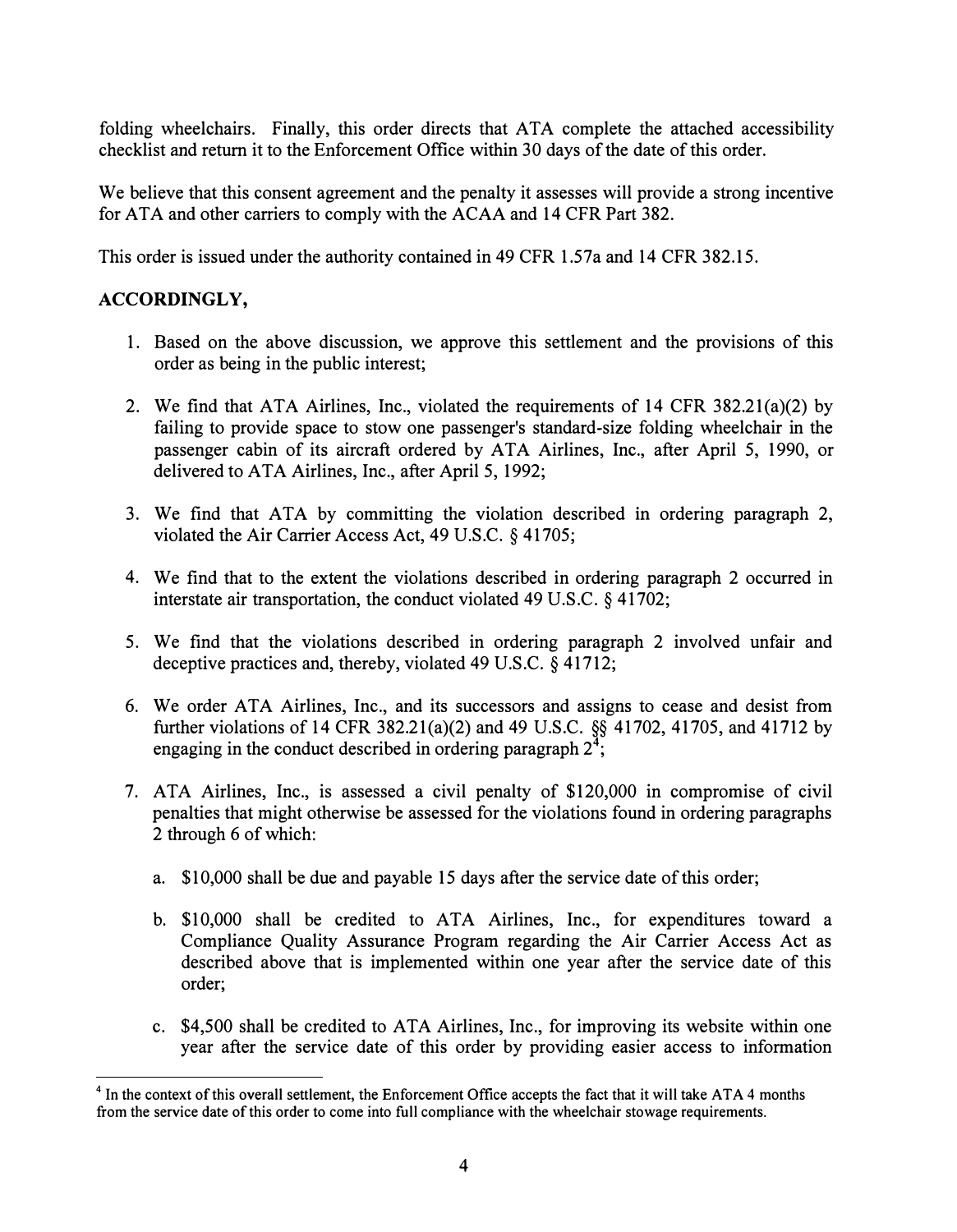about disability-related services, developing a questionnaire for passengers with disabilities who pre-disclose their disabilities regarding how well ATA Airlines, Inc.,met their special needs and providing customers with special needs the ability to communicate those needs to ATA Airlines, Inc., on its website; and

- d. \$95,500 shall be credited to ATA Airlines, Inc., for installing a closet of sufficient size to accommodate a standard-size folding wheelchair onboard each of its New Aircraft within one year after the service date of this order.
- 8. Within 14 months after the service date of this order, ATA shall provide DOT with a statement with supporting documentation verifying the cost of the offsets listed in paragraph 7 b through 7 d above. The statement shall show the actual cost of the offset and a sworn and certified statement from an appropriate company official testifying that the documentation is true and complete to the best of the official's knowledge. To the extent that \$110,000 is not expended, that amount shall become due and payable by ATA at that time;
- 9. ATA Airlines, Inc., shall notify the Enforcement Office within 30 days if it changes in any manner its designated space to stow passengers' standard-size folding wheelchairs;
- 10. ATA Airlines, Inc., shall complete the attached accessibility checklist and return it to the Enforcement Office within 30 days of the date of this order; and
- 11. Payments made pursuant to this order shall be made by wire transfer through the Federal Reserve Communications System, commonly known as "Fed Wire," to the account of the U.S. Treasury. Instructions on the payment of civil penalties are attached. Failure to pay the penalty as ordered will subject ATA Airlines, Inc., to the assessment of interest, penalty, and collection charges under the Debt Collection Act, and to possible enforcement action for failure to comply with this order.

This order will become a final order of the Department 10 days after its service date unless a timely petition for review is filed or the Department takes review on its own motion.

BY:

## ROSALIND A. KNAPP DEPUTY GENERAL COUNSEL

(SEAL)

An electronic version of this document is available on the World Wide Web at: [http://dms.](http://dms)dot.gov/reports/reports aviation.asp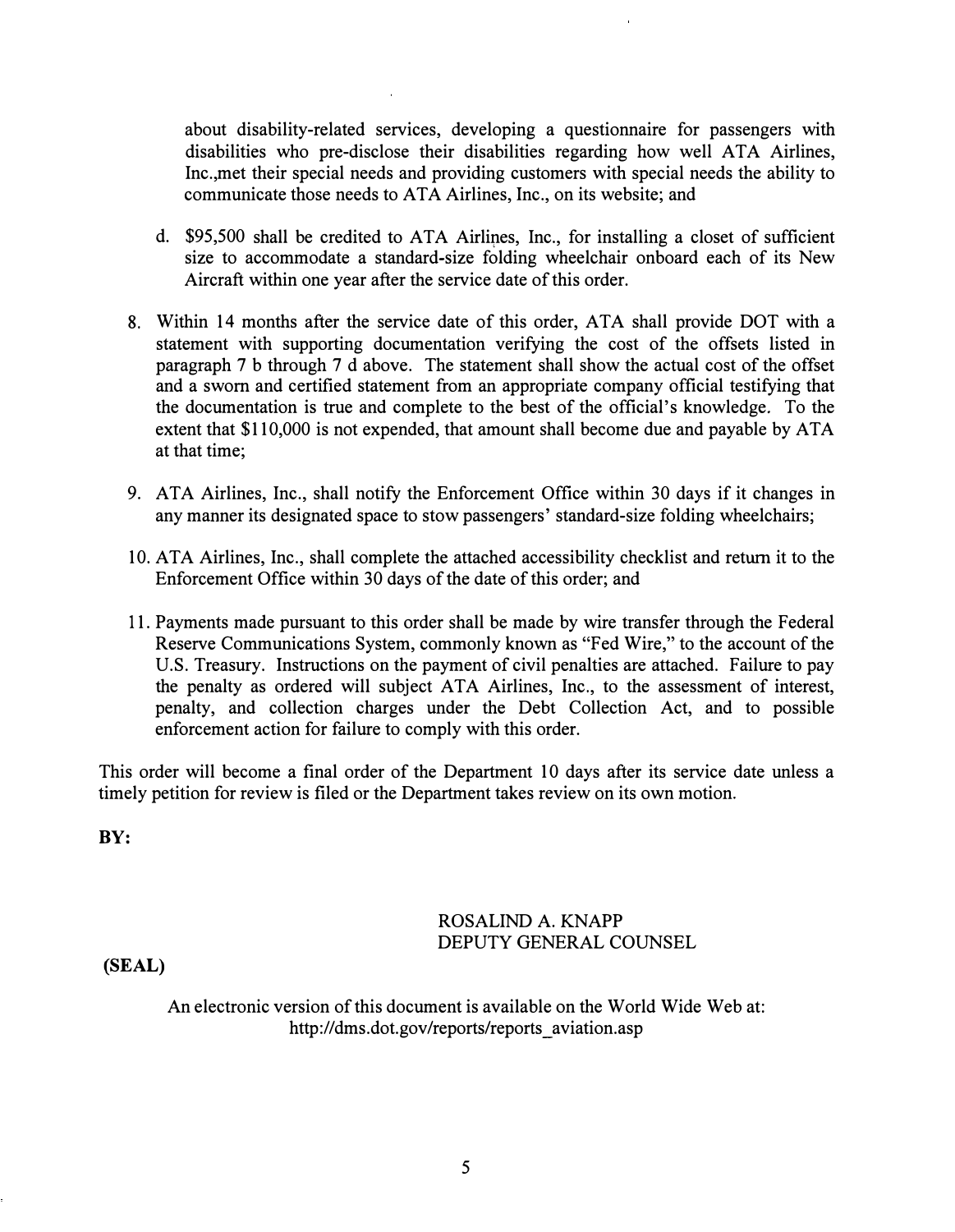# CHECKLIST: AIRCRAFT COMPLIANCE WITH DISABILITY RULES

**CHECKLIST:** AIRCRAFT COMPLIANCE WITH DISABILITY RULES<br>
if our data centrify seconds the following chocklist. Fill our one chocklist for each cycle of the control of the condition of the condition of the condition of the Please fill out and certify as correct the following checklist. Fill out one checklist for each type of aircraft the carrier currently operates. If you do not have enough room on this sheet to provide the requested information, please provide the information on a separate sheet and attach it to the checklist.

Airline Name:

Aircraft type and series (e.g., 737-400):

Number of such aircraft:

## PART I GENERAL CONDITIONS FOR INSPECTION

Are the aircraft operated under 14 CFR Part 121?

Do the aircraft have 30 or more passenger seats?

Are the following true?

- 1) The aircraft were ordered by the original customer after April 5, 1990 (Yes/No) \_\_\_\_\_\_
- 2) The aircraft were delivered to the original customer after April 5, 1992 (Yes/No)  $\frac{1}{\sqrt{1-\frac{1}{n}}}\left| \frac{f(x,y)}{f(x,y)} \right|$
- 3) The aircraft cabin has been refurbished since April 5, 1990 (Yes/No) \_\_\_\_\_\_\_

---------------------- g., 737-400):<br>
CONDITIONS FOR INSPECTION<br>
Inder 14 CFR Part 121?<br>
more passenger seats?<br>
more passenger seats?<br>
indered by the original customer after April 5, 1990 (Yes/No)<br>
Linuced to the original customer:  $\frac{1}{2}$ <br>
th If the answers to items (1) through (3) are all **no**, stop here; terminate the certification of this particular type of aircraft.

# PART II PRELIMINARY INFORMATION

Number of passenger seats: Number of aisles:

Date aircraft ordered by original customer:

Date delivered to original customer:

Original customer:

If current operator was not original customer, date aircraft delivered to current operator: \_\_\_\_\_\_\_\_\_\_\_\_\_\_\_\_\_\_

Has the cabin been refurbished since April 5, 1990? \_\_\_\_\_\_\_

If yes, date the refurbishment was completed: \_\_\_\_\_\_\_

During refurbishment:

- Were existing seats replaced with newly manufactured seats?
- Were closets replaced or new closets installed?
- Were lavatories replaced or new lavatories installed?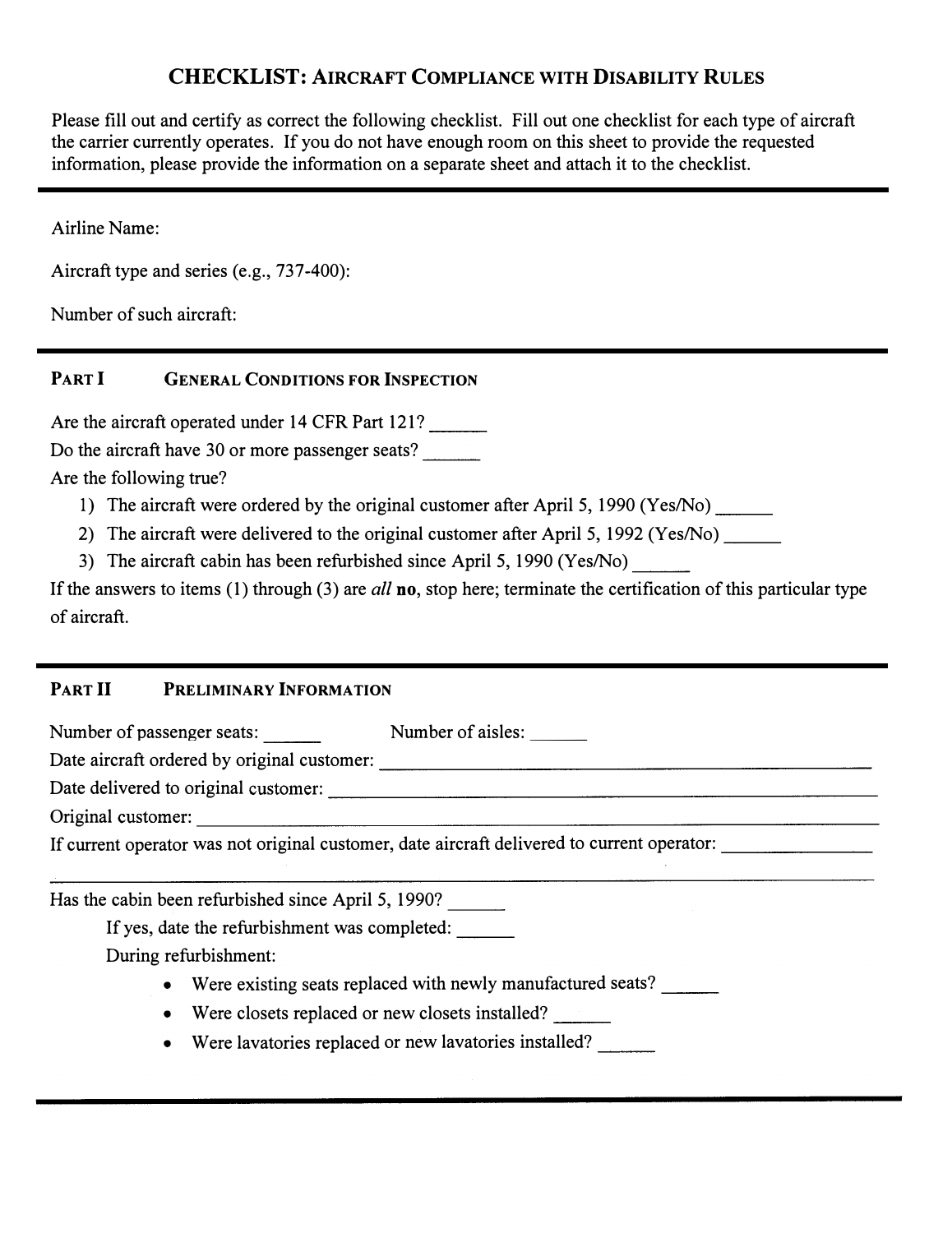## PART III MOVABLE ARMRESTS

------------------------- cabin"):---------------------------------- Number of passenger aisle seats: First class: Business class: Coach class: Aircraft Total seating in rows with movable armrests? Number of passenger aisle seats that have a movable armrest on the aisle<sup>1</sup>: First class: Business class: Coach class: Aircraft Total Manuel Aircraft Total Number of passenger aisle seats that do not have a movable armrest on the aisle because it was not feasible (for example, the armrest included an integrated tray table or entertainment system): First class: Business class: Coach class: Aircraft Total Number of passenger aisle seats in exit rows where passengers with disabilities are not permitted to sit: First class: Business class: Coach class: Aircraft Total How does the carrier ensure that individuals with disabilities, including mobility impairments, readily obtain

## PART IV ACCESSIBLE LAVATORY

Complete this section only for twin-aisle aircraft. Before inspecting the lavatories, review the following:

### § 382.21 Aircraft accessibility

(a)(3) Aircraft with more than one aisle in which lavatories are provided shall include at least one accessible lavatory. This lavatory shall permit a qualified individual with a disability to enter, maneuver within as necessary to use all lavatory facilities, and leave, by means of the aircraft's on-board wheelchair. The accessible lavatory shall afford privacy to persons using the on-board wheelchair equivalent to that afforded ambulatory users. The lavatory shall provide door locks, accessible call buttons, grab bars, faucets and other controls, and dispensers usable by qualified individuals with a disability, including wheelchair users and persons with manual impairments.

Based on your inspection, is there at least one accessible lavatory as described above?

## PART V AIRLINE ON-BOARD WHEELCHAIR

Complete this section only for aircraft that have more than 60 seats and an accessible lavatory.<sup>2</sup> j

equipped with a permanent airline on-board wheelchair? Yes/No \_\_\_\_\_\_\_\_\_\_\_\_\_\_\_\_\_\_ If the aircraft has more than 60 seats and an accessible lavatory (as described in Part IV), is the aircraft

If yes, briefly describe the location and type of stowage space for this wheelchair (e.g., "closet in front of first class

 $<sup>1</sup>$  Note: some movable aisle armrests will not lift until a button is pushed or a lever is pulled.</sup>

<sup>&</sup>lt;sup>2</sup> Complete this section if the aircraft (with more than 60 seats) has an accessible lavatory, even if it has only one aisle and thus is not required to have an accessible lavatory.